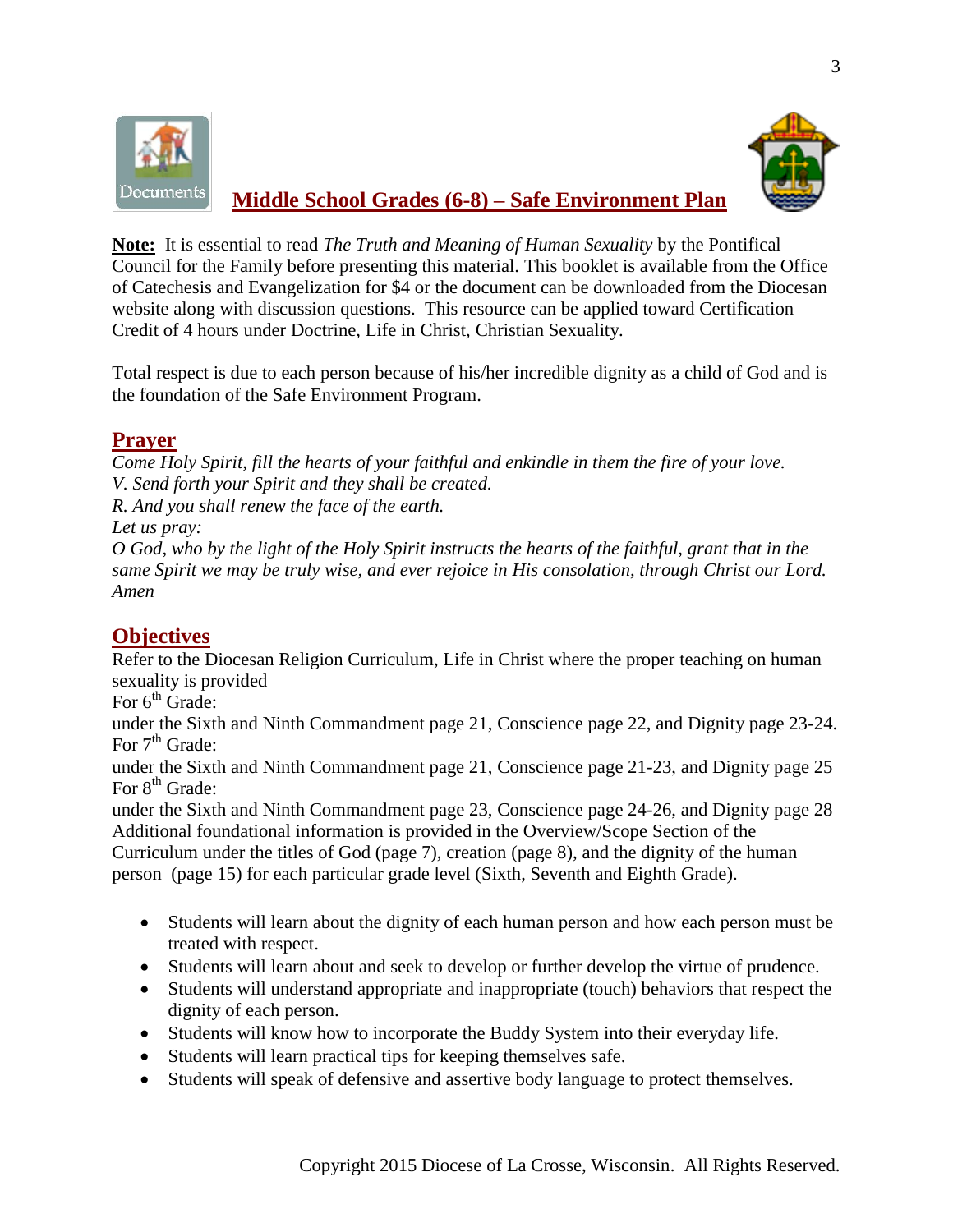### **Teaching Points Lesson**

Jesus is the Truth. (We) You can know the truth about what is good and right through reason (our ability to think, understand, and judge).

God also gave you the virtue of prudence to protect you. Prudence is a good moral habit that helps you to know and choose what is good for you in every circumstance. It also helps you to foresee and avoid dangerous and harmful situations. It is important to develop and practice the virtue of prudence.

It is wise and prudent to formulate a plan to avoid dangerous situations. It is also prudent to rely on a network of people you trust to (keep yourself) help you know how to keep yourself safe. God gave you your parents, friends, and teachers to help you know when and how to avoid dangers, and to turn to them when you are in danger.

It is prudent to have a "Buddy System". This means that you should never go anywhere alone. Always have a "buddy" with you.

Now that you are older, parents are giving you more responsibilities and along with this, the virtue of prudence becomes more important.

The following are some safety tips that it would be prudent to follow:

- Always be with a group when outdoors. Be aware of your surroundings.
- Never hitchhike.
- Use well lit streets, walkways, and playgrounds. Do not use shortcuts.
- When you are home alone, be sure you have emergency numbers and a number of a neighbor or a near-by friend.
- Never answer the door unless you know the person.
- If an adult or another young person does not respect your dignity by treating you in an inappropriate manner, in a way that makes you feel uncomfortable or scared, the rule is: "Stop!" and then go and tell a trusted adult. It is O.K. to say "Stop" or "No", and then go away from this person and tell someone, such as your parents, grandparents, teacher or someone you can trust. It is always important to tell someone you trust if you have been made to feel uncomfortable – no matter what has happened.
- "Your body is a temple of the Holy Spirit" which means that God dwells within you. Therefore, each person is to be treated with complete respect. Inappropriate behavior includes getting involved sexually with another person. Until completely giving oneself to a spouse in the life-long covenant of marriage, sexual relations of any kind involve using another person's body as an object and is a lie regarding what it means to show love.
- Never go to a friend's house or stay overnight if their parents are not home.
- If you are at a friend's house, and a TV program, video or computer program makes you feel uncomfortable, or is inappropriate, suggest that you would like to watch something different or play a different game.